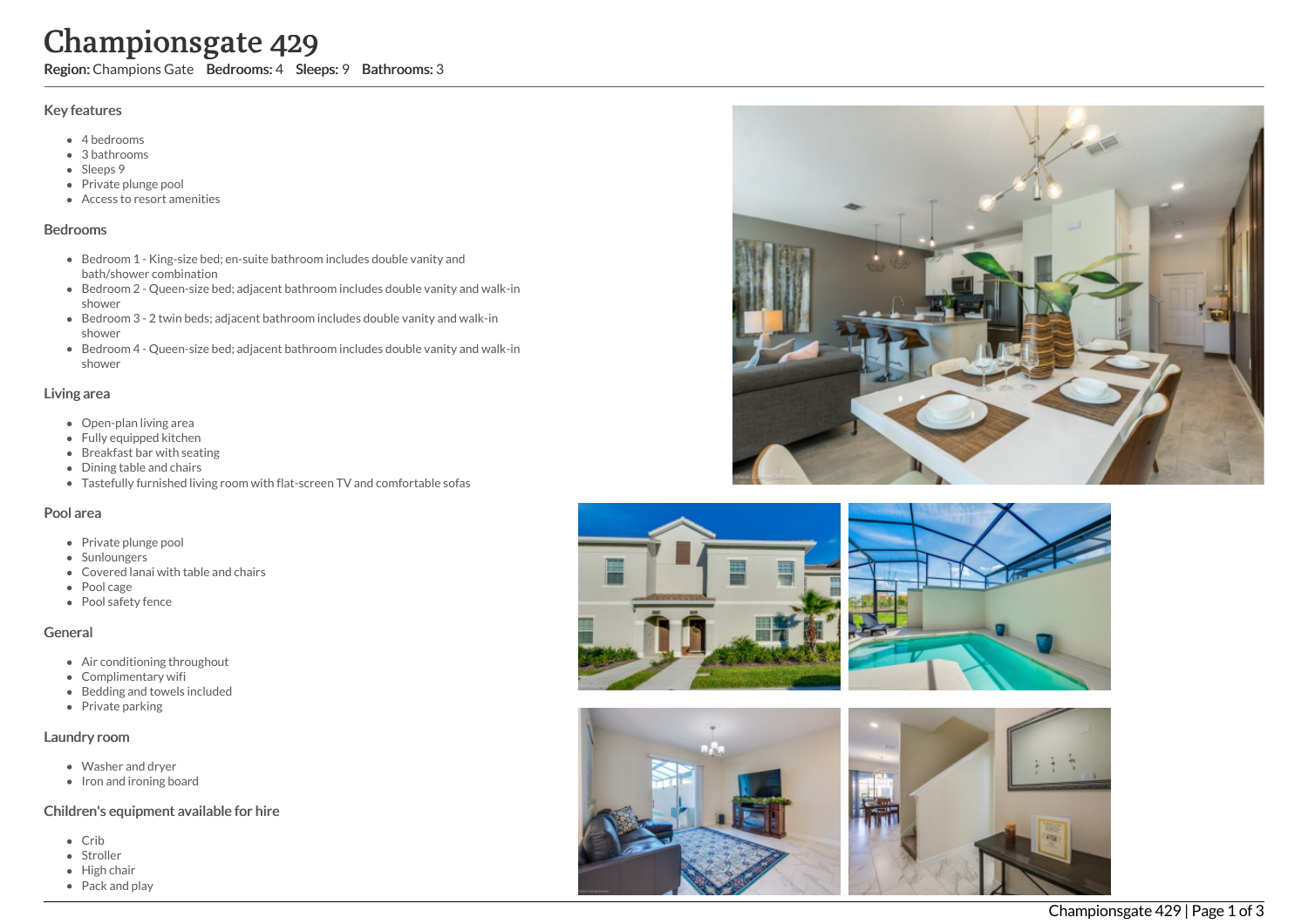# Resort facilities

Championsgate boasts some of the best resort facilities in the entire Orlando area. It is home to the renowned Championsgate Golf Club which has 2 Greg Norman-designed championship courses, as well as a golf academy and a sprawling clubhouse with a pro shop. There is also a floodlit 9-hole, par 3 golf experience. Other facilities include a driving range and a complimentary shuttle between the clubhouse and the nearby Omni Championsgate Hotel. Also at the resort is an adventure golf course, numerous swimming pools and an impressive spa and fitness facility. The resort has a number of on-site shops including a designer clothing store and a spa boutique. It also offers a great selection of restaurants and bars, including a poolside grill, a sports bar and a handful of upmarket eateries. Resort guests benefit from full use of all on-site pools including a family pool, a wave pool, a kids pool with slides, a lazy river, and a quiet pool with private cabanas. Last but not least, the resort has a video arcade, a childcare club, and basketball and volleyball courts.

# Places of interest

- Golf courses 0 miles
- Supermarket 3 miles
- Shopping mall 3 miles
- Disney World 8 miles
- Seaworld 17 miles
- Universal Studios 20 miles
- Legoland 25 miles
- Beaches 78 miles